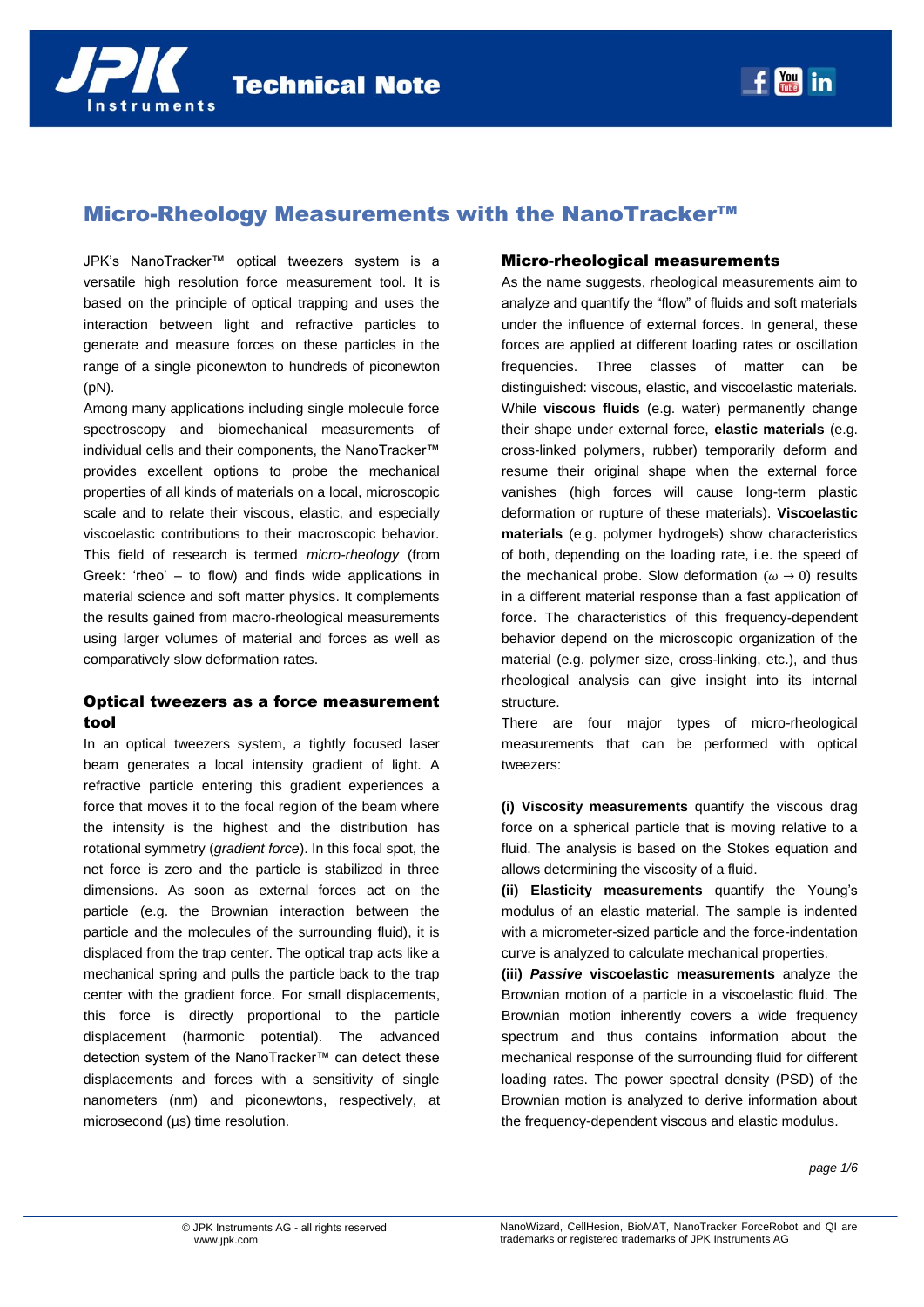nstruments

**(iv)** *Active* **viscoelastic measurements** use a welldefined periodic force to deform the material with different frequencies. In particular, the trap holding a particle embedded in the material of interest is oscillated resulting in a sinusoidal force. The response (motion) of the particle to the force is recorded. From the phase difference between the trap movement, the force and the particle motion measured at different driving frequencies, the frequency-dependent ratio between storage (elastic) and loss (viscous) modulus of the material can be calculated.

# Micro-rheology data acquisition with the NanoTracker™

The NanoTracker™ control software supports the previously described micro-rheology measurements as well as their analysis and facilitates the workflow with one-click trap calibration and automated data acquisition.

#### **Trap calibration**

A proper calibration of the trap characteristics is crucial for the reliable evaluation of mechanical material properties. The standard calibration method implemented in the NanoTracker™ control software is based on the analysis of the thermal noise signal resulting from the thermally driven Brownian motion of the particle. This in turn depends on temperature, particle size and the medium viscosity which need to be known in order to receive proper calibration results. For micro-rheological measurements of fluids with unknown mechanical properties, this method is only of limited use since viscosity is one of the quantities the experiment is supposed to determine. This is why we implemented an advanced calibration method that combines the analysis of the particle's response to periodic external forces with that of the thermal motion. As a result, the system's detection sensitivity as well as the force constant  $\alpha$  (trap stiffness) can be determined independent of medium viscosity or size of the particle.

Once trap stiffness and detection sensitivity have been determined, the different rheological measurements can be performed.

**(i)** For **viscous drag measurements**, the trapped particle is moved with constant velocity through the fluid of interest using the "absolute" mode of the force

spectroscopy software tool. This is achieved either by moving the trap holding the particle or by moving the sample stage using the integrated x/y/z piezo scanner [\(Figure 1\)](#page-1-0). In both cases, velocity and displacement can be set independently. After successful trap calibration, the viscous drag force acting on the particle can be measured directly [\(Figure 2\)](#page-1-1).

The data analysis is straightforward: The Stokes' equation allows direct calculation of the viscosity  $\eta$  from the measured drag force  $F_d$  when the velocity  $v$  and the radius  $r$  of the used particle are known.



<span id="page-1-0"></span>*Figure 1 a) Principle of a viscosity measurement. b) Motion of the fluid surrounding a trapped particle generates viscous drag resulting in the displacement of the particle. The (Stokes') drag force can be measured with high accuracy and with known parameters like bead diameter and relative velocity, the viscosity of the fluid is calculated.* 



<span id="page-1-1"></span>*Figure 2 Viscous drag measurement in 1:1 glycerol-water mix.*  The flow of  $100 \mu m/s$  is generated by moving the sample with a piezo scanner. With a bead of diameter  $d = 2 \mu m$  the viscosity *calculated with equation (1) is*  $\eta \approx 3.44$  *mPas* 

*page 2/6*

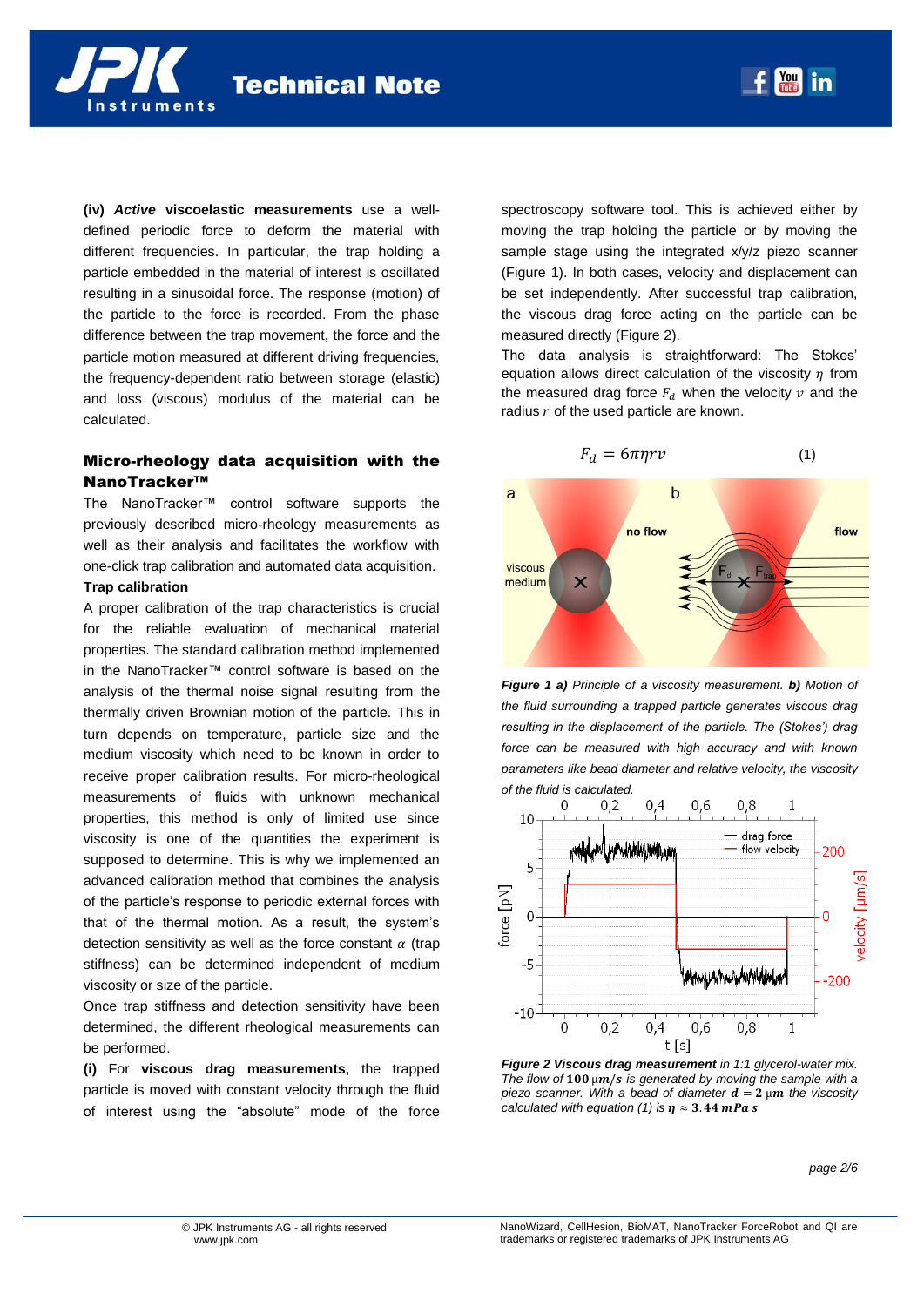**(ii)** The **elastic deformation** of a material is achieved by indenting the object with a trapped micro-bead. Again, the NanoTracker™ offers multiple options to generate the relative motion. Either the sample or the trap can be moved with high accuracy to create reproducible conditions and to acquire reliable data. Before the bead and sample come in contact, the particle only performs

nstruments

thermal fluctuations around the stable trapping position [\(](#page-2-0)

[Figure](#page-2-0) *3*, top). At the low velocities typically used  $(v \approx 0.5 ... 2 \mu m/s)$ , the fluid drag force can be neglected. As soon as it starts indenting the sample, it is displaced from the trap center due to the elastic restoring force of the material. Then the trap position is no longer identical with the average particle position.



#### <span id="page-2-0"></span>*Figure 3 Indentation Measurement*

*Upper panel: The trapped particle is brought to the surface of an elastic sample. Lower panel: As soon as the particle deforms the sample, it is displaced from the trap center and the force can be detected. The maximum indentation depth is typically <10% of the particle diameter. From the relation between indentation and force, the Young's modulus of the material can be calculated.*

When analyzing the force-indentation curves of such measurements, it is important to use the correct beadsample distance which is a combination of the trap position and the displacement of the bead inside the trap. Since indentation depths (see Figure 3 bottom) are in the same order of magnitude as the displacement of the bead from the trap center (or even smaller), it is of great importance to apply this correction. JPK's data processing software can take this automatically into account eliminating a potential source of error.

 $\frac{Y_0}{Y_1}$ in

The corrected force-indentation curve can then be fitted easily with the Hertz model to calculate the Young's modulus  $E$  of the sample material  $[1]$ :

<span id="page-2-1"></span>
$$
F = \frac{4}{3} \frac{E}{1 - v^2} \sqrt{R} (\delta - \delta_0)^{3/2}
$$
 (2)

where  $\delta$  is the indentation depth relative to the contact point  $\delta_0$ , R is the particle radius and v is the material's Poisson's ratio ( $v = 0.5$  for incompressible materials).

Also advanced measurement modes like the rate-jump method are conveniently integrated in the NanoTracker™ control software. Here, the load rate (i.e. the indentation speed) is varied and the analysis delivers a consistent, load-rate normalized elastic modulus that better reflects the intrinsic mechanical properties of the sample [2].



*Figure 4 a) Force-indentation curve of a soft agarose gel. After the particle has contacted the surface (indentation = 0), the deformation starts. The positive part of the curve was fitted with a Hertz model (green line) to calculate the material's Young's*  modulus, E.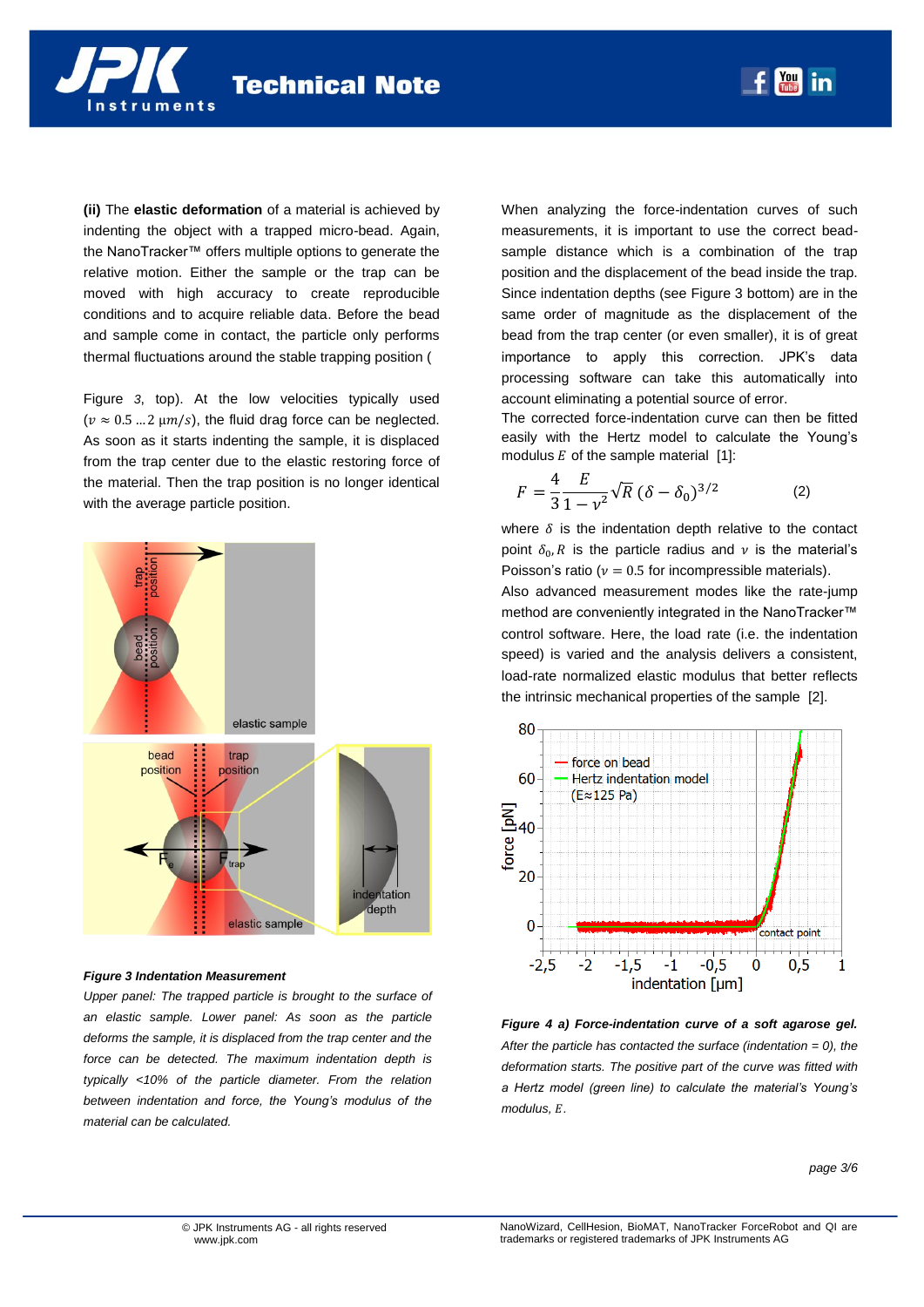



*b) Fit control in the NanoTracker™ data processing software. With only few intuitive parameters, the force-deformation curve can be approximated with a Hertz fit delivering*  $E \approx 125$  *Pa for the investigated agarose gel (see equation [\(2\)](#page-2-1)).*

**(iii)** In **passive viscoelasticity measurements**, a lowpower trap at a constant position is used to monitor the particles Brownian motion [\(](#page-3-0)

*[Figure](#page-3-0) 5*). The fluctuations of the trapped bead in this configuration depend on multiple factors: the temperature and the resulting thermal force,  $F_{th}$ , the trap stiffness,  $\alpha$ , and the viscoelastic properties of the surrounding medium.



<span id="page-3-0"></span>*Figure 5: Passive rheology measurement.*<br>The trajectory of *trajectory* of a

*particle under the influence of collisions with thermally accelerated fluid molecules (Brownian motion) is recorded.*

During the measurement, the bead position signal  $x(t)$  is recorded for a certain time,  $T$ . The power spectral density (PSD, see [Figure 6\)](#page-3-1)  $S(\omega)$  of the particle motion is calculated via

$$
S(\omega) = \lim_{T \to \infty} \frac{2}{T} \left| \int_0^T x(t) e^{i\omega t} dt \right|^2 \tag{3}
$$



<span id="page-3-1"></span>*Figure 6 Power spectral density (PSD) of a trapped particle's Brownian motion along one direction. The fast electronics in the NanoTracker™ controller allow the detection of particle oscillations up to an angular frequency of*  $\omega \approx 2.4 \times 10^6$  rad ( $f \approx 380$ kHz). For single spectra, *frequencies of up to 3.5 MHz can be achieved.* 

The Fourier transform of the particle motion  $x(t)$  and the thermal force  $F_{th}(\omega)$  are related via the complex transfer function  $h(\omega) = h'(\omega) + ih''(\omega)$  [3]:

<span id="page-3-2"></span>
$$
x(\omega) = \frac{F_{th}(\omega)}{6\pi r G^*(\omega)} = h(\omega) F_{th}(\omega)
$$
 (4)

where  $G^*(\omega)$  is the complex shear modulus  $G^*(\omega)$  $G'(\omega) + iG''(\omega)$  and  $\omega$  is the angular frequency. G' and  $G^{\prime\prime}$  are the storage (elastic) and loss (viscous) moduli of the material.

The real and imaginary parts of the complex transfer function  $h$  can be determined using the dissipationfluctuation theorem [4,5] and the Kramers-Kronig dispersion relation [5,6], respectively.

Equation [\(4\)](#page-3-2) can then be solved to find the real and imaginary part of the complex shear modulus,  $G^*$ . Here one has to take into account that the trap itself adds a storage modulus to the system that depends on the particle radius  $r$  and the trap stiffness,  $\alpha$ . Thus the material modulus  $G'$  has to be calculated as follows:

$$
G' = G'_{obs} - \frac{\alpha}{6\pi r} \tag{5}
$$

*page 4/6*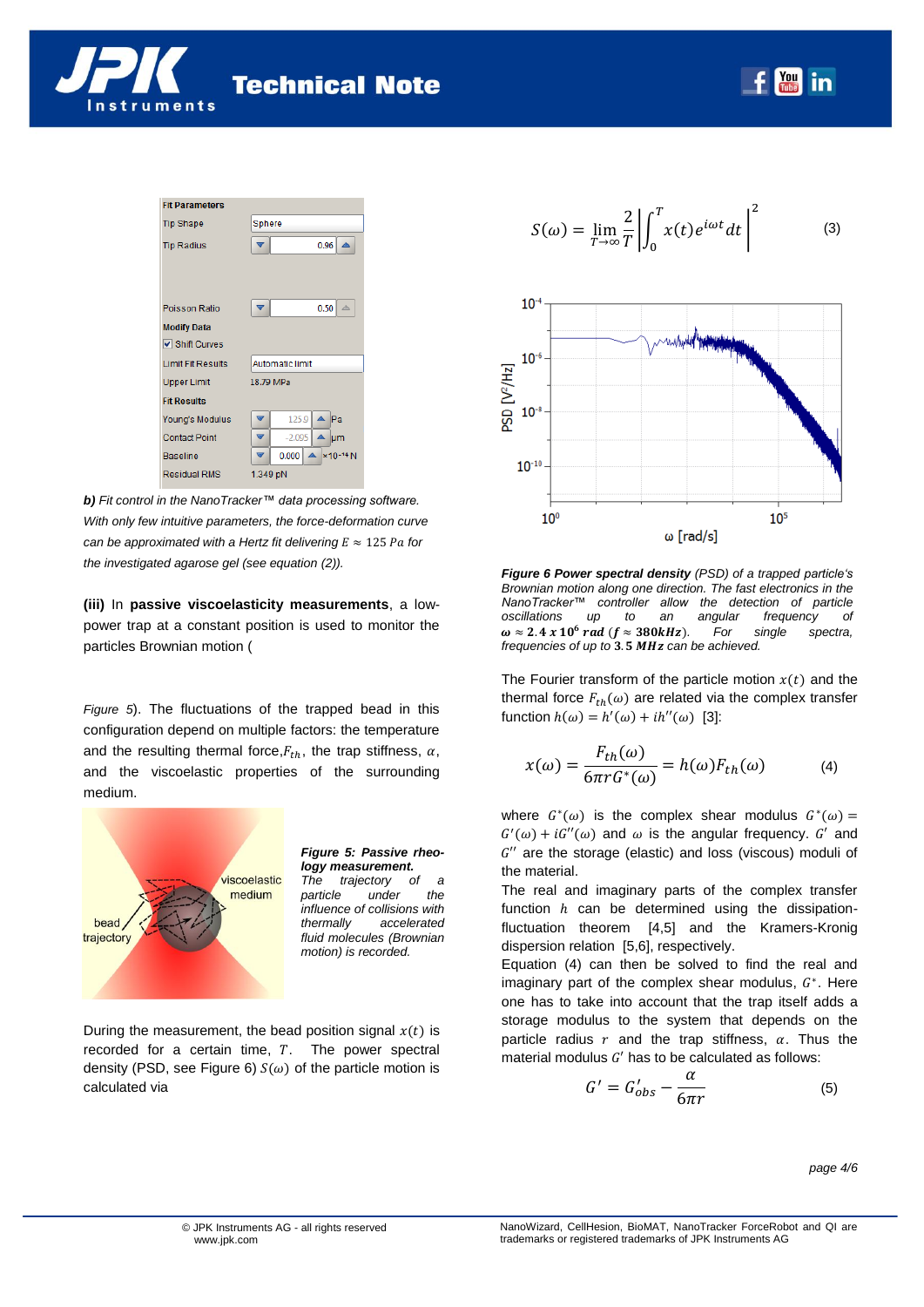

Finally, the empirical Cox-Merz [7] rule can be used to relate a viscoelastic medium's  $G'$  and  $G''$  to its complex viscosity:

$$
\boldsymbol{\eta}^* = \left[ \left( \frac{\boldsymbol{G}'(\boldsymbol{\omega})}{\boldsymbol{\omega}} \right)^2 + \left( \frac{\boldsymbol{G}''(\boldsymbol{\omega})}{\boldsymbol{\omega}} \right)^2 \right]^{1/2} \tag{6}
$$

The above analysis of the thermal particle fluctuations depends in many details on the conditions in the sample and the formula shown here can only depict the general principle of the method. JPK's control software delivers the raw data at the highest possible sample rate in a convenient text file format. For a thorough analysis, more aspects of the investigated material need to be considered and we thus recommend further reading in respective publications describing analysis routines for different samples to implement custom-tailored solutions for individual experiments. These includecytoskeletal polymers [8], filamentous virus solutions [9], and different types of polymeric hydrogels [3].

**(iv)** In **active rheology measurements**, the periodic force on the particle generated by the oscillating trap causes an oscillation of the bead. The trap movement is described by

$$
x_t(t) = A_t \sin(\omega t) \tag{7}
$$

where  $A_t$  is the amplitude of the oscillation.

The phase of the bead movement is shifted against the trap movement (illustrated in

[Figure](#page-4-0) *7*, data shown in [Figure](#page-5-0) *8* a) and can be approximated by

$$
x_b(t) = A_b \sin \left[\omega t - \theta_b(\omega)\right] \tag{8}
$$

with  $A_h$  the amplitude and  $\theta_h(\omega)$  the phase of the bead response relative to the trap motion  $x_t$ .

Using the trap stiffness  $\alpha$  that was determined by previous calibration of the trap, the periodic force on the particle can be calculated:

$$
f(t) = \alpha[x_t(t) - x(t)]
$$
  
=  $F \sin[\omega t - \theta_f(\omega)]$  (9)

where  $F$  is the magnitude of the force,  $x(t)$  is the displacement of the particle inside the trap and  $\theta_f$  is the resulting phase of the force relative to  $x_t$  [3].

The frequency dependent phase angle difference

$$
\Delta\theta(\omega) = \theta_b(\omega) - \theta_f(\omega) \tag{10}
$$

can now be used to determine the relative contributions of the loss and storage moduli via

<span id="page-4-1"></span>
$$
\Delta\theta(\omega) = \arctan\left[\frac{G''(\omega)}{G'(\omega)}\right] \tag{11}
$$



<span id="page-4-0"></span>*Figure 7 Trap oscillation method. The trap position is modulated with a sinusoidal signal which results in a periodic force on the trapped particle. The response (movement) of the particle depends on the frequency of the modulation and the viscoelastic properties of the surrounding material.*

The NanoTracker™ data processing (DP) software supports the phase analysis of oscillation measurements with a user-friendly sine fit feature. Any data recorded (e.g. trap position, bead displacement and force) can be fitted easily with a sine function to get information about amplitude and phase of the measured curve at a glance [\(Figure](#page-5-0) *8* b). This facilitates the analysis of rheological sample properties using the active micro-rheology approach. The example curves in [Figure](#page-5-0) *8* were recorded with a trapped polystyrene bead ( $d = 2 \mu m$ ) in 1% methyl cellulose solution. The trap position was oscillated with a frequency of  $f = 10 Hz$  and amplitude,  $a = 200 nm$ . The phase shift  $\theta_h$  between the bead and trap positions is approx.  $16^{\circ}$  (0.28 rad).

Together with the phase shift between force and trap position  $\theta_f$  (data not shown), the ratio  $G''/G'$  can be determined using equation [\(11\)](#page-4-1). We find  $\Delta\theta \approx 0.96 \, rad$ and  $G''/_{C'} = \tan \Delta \theta \approx 1.45$  which indicates that for this particular methylcellulose concentration and driving frequency the loss modulus  $G''$  (related to the viscosity) slightly dominates the response of the system.

*page 5/6*